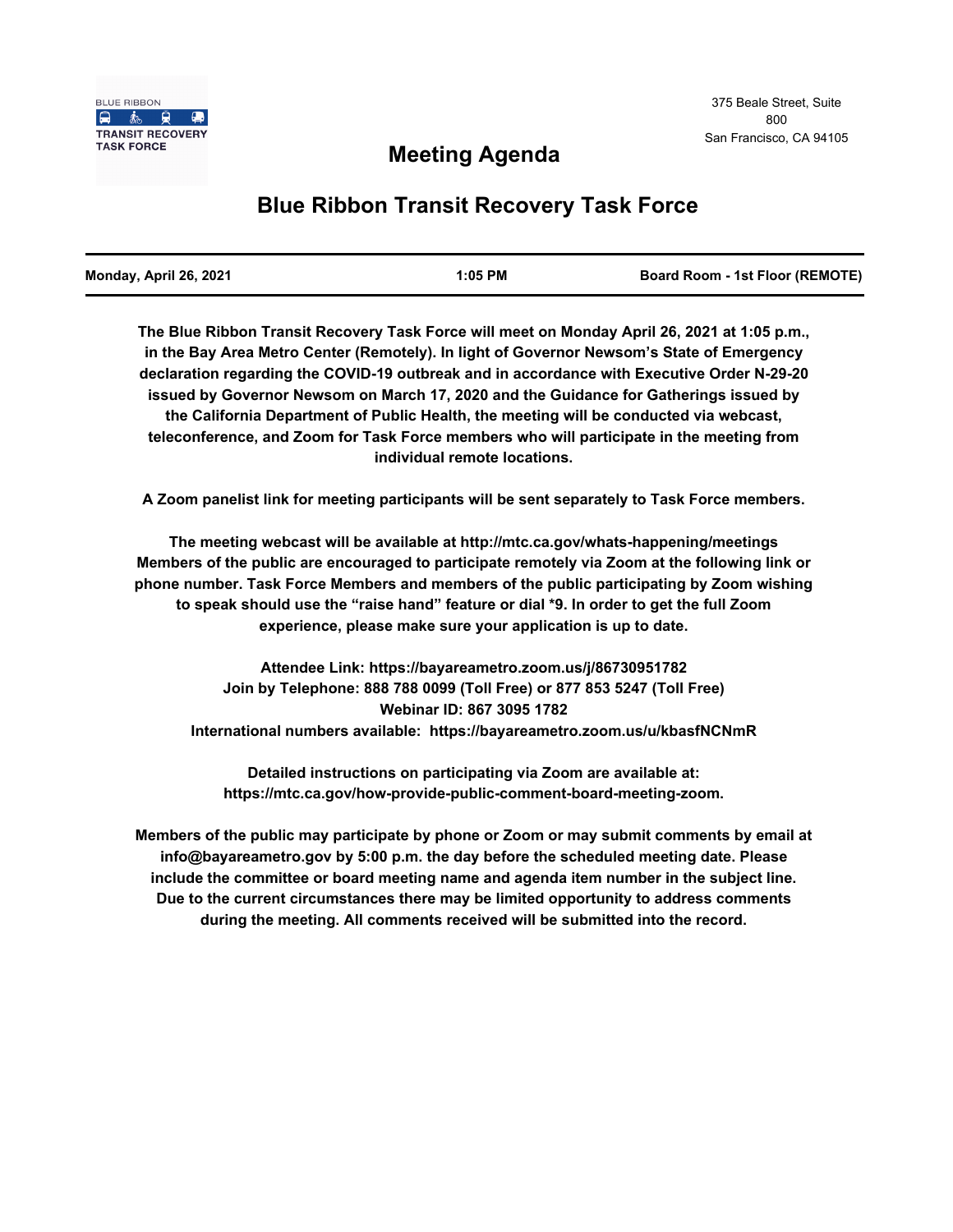#### **1. Roll Call / Confirm Quorum**

*A quorum of this Task Force shall be a majority of its voting members (17)*

## **2. Chair Comments**

*Commissioner Jim Spering*

## **3. Consent Calendar**

| 21-0536             | Minutes of the March 22, 2020 Meeting       |
|---------------------|---------------------------------------------|
| <b>Action:</b>      | Approval                                    |
| <b>Attachments:</b> | Minutes of the March 22, 2020 Meeting       |
| 21-0537             | BRTRTF #11 Meeting Summary (March 22, 2021) |
| <b>Action:</b>      | Approval                                    |
| <b>Attachments:</b> | BRTRTF #11 Meeting Summary (March 22, 2021) |

## **4. Recognize Recovery Challenges (Goal1)**

*EMC Reseach will present a summary of the existing transit surveys, polls and other public input to inform the Transformation Action Plan.*

**4a.** [21-0615](http://mtc.legistar.com/gateway.aspx?m=l&id=/matter.aspx?key=22208) Summary Report and Presentation *Action:* Information *Presenter:* Steve Kinsey, CivicKnit and EMC Research **[Presentation](http://mtc.legistar.com/gateway.aspx?M=F&ID=a74baebe-065b-4505-8d6b-0f4791719ccb.pdf)** [Memo](http://mtc.legistar.com/gateway.aspx?M=F&ID=c9dd0540-4705-4f01-b812-7bccc9e2243c.pdf) **[Attachment 1 Employer Survey](http://mtc.legistar.com/gateway.aspx?M=F&ID=9de5852b-2aea-4cb0-9adb-9ed84c7aed58.pdf) [Attachment 2 Comprehensive Research Review](http://mtc.legistar.com/gateway.aspx?M=F&ID=6c6de122-f30c-4240-be7f-590dd34e444a.pdf)** [Attachment 3 Blue Ribbon Poll](http://mtc.legistar.com/gateway.aspx?M=F&ID=3d9e080c-f199-4045-8e26-dcfb111ef17f.pdf) *Attachments:*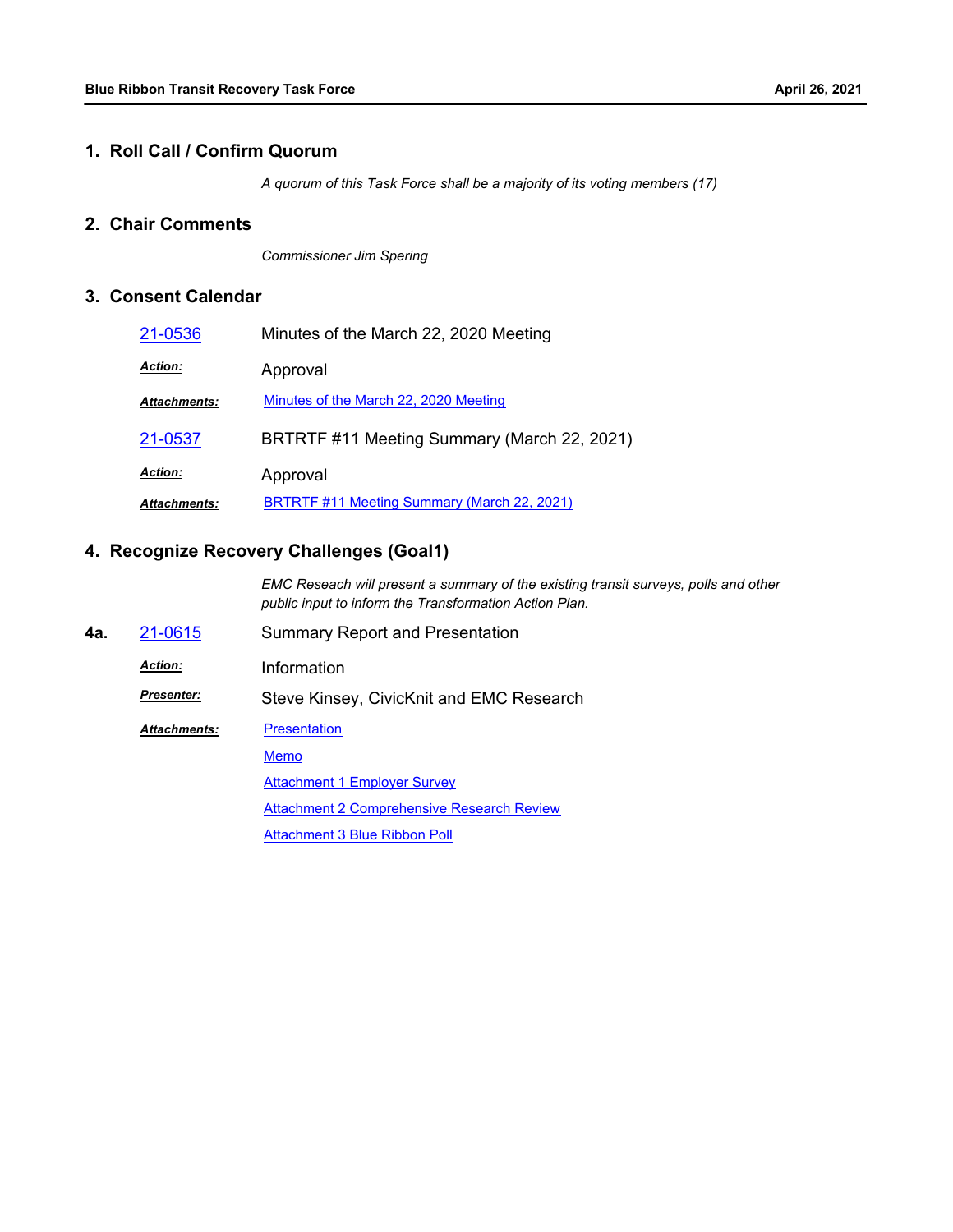#### **5. Network Management (Goal 3)**

*The Task Force made significant progress identifying key Network Management roles and responsibilities to be considered by the Evaluation Consultant during your March meeting. Our goal for the April meeting will be to finalize selection of the near-term roles to be reviewed with the Consultant.*

**5a.** [21-0538](http://mtc.legistar.com/gateway.aspx?m=l&id=/matter.aspx?key=22131) Priority Network Management Responsibilities

*Action:* Information

Steve Kinsey, CivicKnit *Presenter:*

**[Memo](http://mtc.legistar.com/gateway.aspx?M=F&ID=807fcddb-bb83-4432-850e-33511aa27679.pdf)** *Attachments:*

**[Presentation](http://mtc.legistar.com/gateway.aspx?M=F&ID=7799af99-f4e0-47c1-b0d3-1a95bcbeaff3.pdf)** 

[Additional Attachment R&Rs](http://mtc.legistar.com/gateway.aspx?M=F&ID=e593a87d-c7f5-4a76-b291-04e246fa8435.pdf)

## **6. Sonoma County Transportation Authority (SCTA) Presentation**

In 2020, the SCTA began leading a discussion about the future of transit, exploring *improvements on multiple fronts, including: rider experience, efficiency, governance, innovation and funding. SCTA will present an overview of their multi-agency coordination and effort, which builds off their 2019 Transit Integration and Efficiency Study (TIES).*

- **6a.** [21-0540](http://mtc.legistar.com/gateway.aspx?m=l&id=/matter.aspx?key=22133) Sonoma County Transportation Authority (SCTA) Presentation
	- *Action:* Information
		- Suzanne Smith, Sonoma County Transportation Authority (SCTA) *Presenter:*

*Attachments:* [SCTA Presentation](http://mtc.legistar.com/gateway.aspx?M=F&ID=05ad3655-0b10-4580-9efe-118a888eb13f.pdf)

#### **7. Other Business/Public Comments**

[21-0656](http://mtc.legistar.com/gateway.aspx?m=l&id=/matter.aspx?key=22249) Transit Agency Ridership Updates

*Attachments:* [Transit Operator Ridership Update](http://mtc.legistar.com/gateway.aspx?M=F&ID=595d37af-5c80-4668-a358-e6fe6c463fc6.pdf)

## **8. Meeting Summary**

## **9. Adjournment/Next Meeting**

*The next meeting of the Blue Ribbon Transit Recovery Task Force will be held Monday, May 24, 2021 at 1:05 p.m. remotely and by webcast as appropriate.*